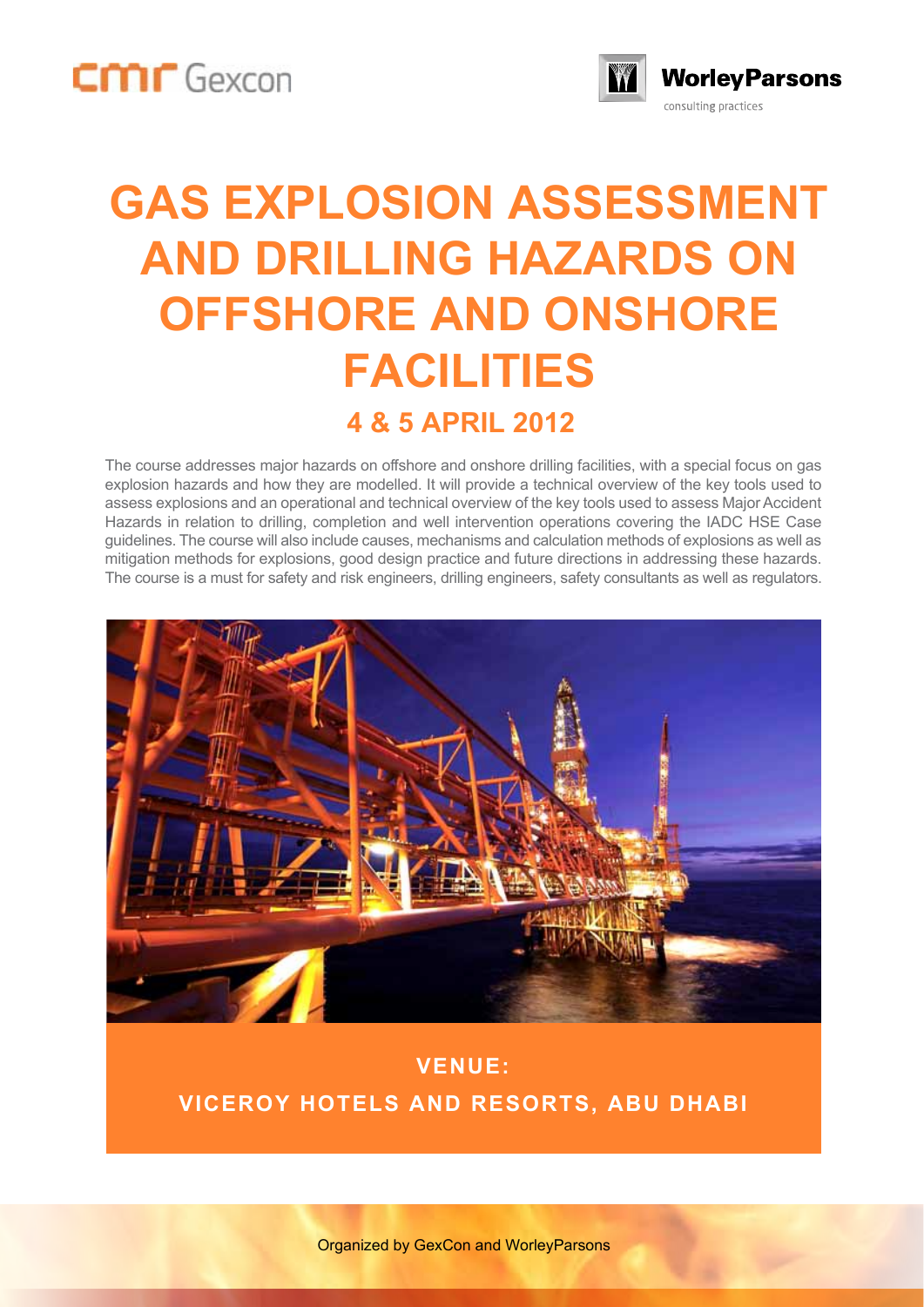### CMIT Gexcon



# **Course Program 4 APRIL 2012**

| Session | Title/Theme                                                                 | Contents                                                                                                                                                                                                                                                                                                              | Time       |
|---------|-----------------------------------------------------------------------------|-----------------------------------------------------------------------------------------------------------------------------------------------------------------------------------------------------------------------------------------------------------------------------------------------------------------------|------------|
| 1.1     | Coffee and<br>Assembly                                                      | • Registrations, coffee and course work pack issuance                                                                                                                                                                                                                                                                 | 8:30 am    |
| 1.2     | Introduction                                                                | • Introductions<br>• Overview from Course content<br>• Participant expectations                                                                                                                                                                                                                                       | $9:00$ am  |
| 1.3     | <b>IADC HSE</b><br>Guidelines                                               | An introduction and overview of the current IADC offshore and onshore HSE<br>guidance, including:<br>• Drilling Contractor's Management System<br>• Risk Management<br>• Emergency Response<br>• Performance Monitoring                                                                                               | $9:20$ am  |
|         |                                                                             | Morning Tea Break 10:30 - 10:45 am                                                                                                                                                                                                                                                                                    |            |
| 1.4     | Case Study                                                                  | · Buncefield case study<br>• What happened on the Buncefield                                                                                                                                                                                                                                                          | $10:45$ am |
| 1.5     | <b>Drilling Specific</b><br><b>MAHs and Risk</b><br>Register<br>Development | • Drilling Specific Major Accident Hazards<br>This session will review a typical range of drilling specific major accident<br>hazards with a focus on fire and explosion hazards including blowouts, well<br>test hazards, propulsion room fires and mud pit/mud returns.                                             | 12:00 pm   |
|         |                                                                             | Lunch Break 1:15 - 2:15 pm                                                                                                                                                                                                                                                                                            |            |
| 1.6     | Explosion<br><b>Fundamentals</b>                                            | Course participants will be provided an overview of fire combustion and<br>explosion propagation in relation to the design of offshore and onshore<br>facilities, including:<br>• Combustion mechanisms<br>• Fuel reactivity<br>• Positive feedback mechanism<br>• Effect of geometrical aspects<br>• Explosion tests | $2:15$ pm  |
|         |                                                                             | Afternoon Tea Break 3:45 - 4:00 pm                                                                                                                                                                                                                                                                                    |            |
| 1.7     | <b>BTs</b> and<br>Associated<br>Software                                    | • Bowties<br>• Bowtie software<br>Bow-ties are an IADC recognised Major Accident Hazard management tool<br>and their application, development and maintenance will be presented within<br>this module.                                                                                                                | $4:00$ pm  |
| 1.8     | Day 1 Course<br>Conclusion                                                  | • Questions and Answers<br>$\cdot$ Close                                                                                                                                                                                                                                                                              | $4:45$ pm  |
|         |                                                                             |                                                                                                                                                                                                                                                                                                                       |            |

**Evening Dinner at 7.30 pm**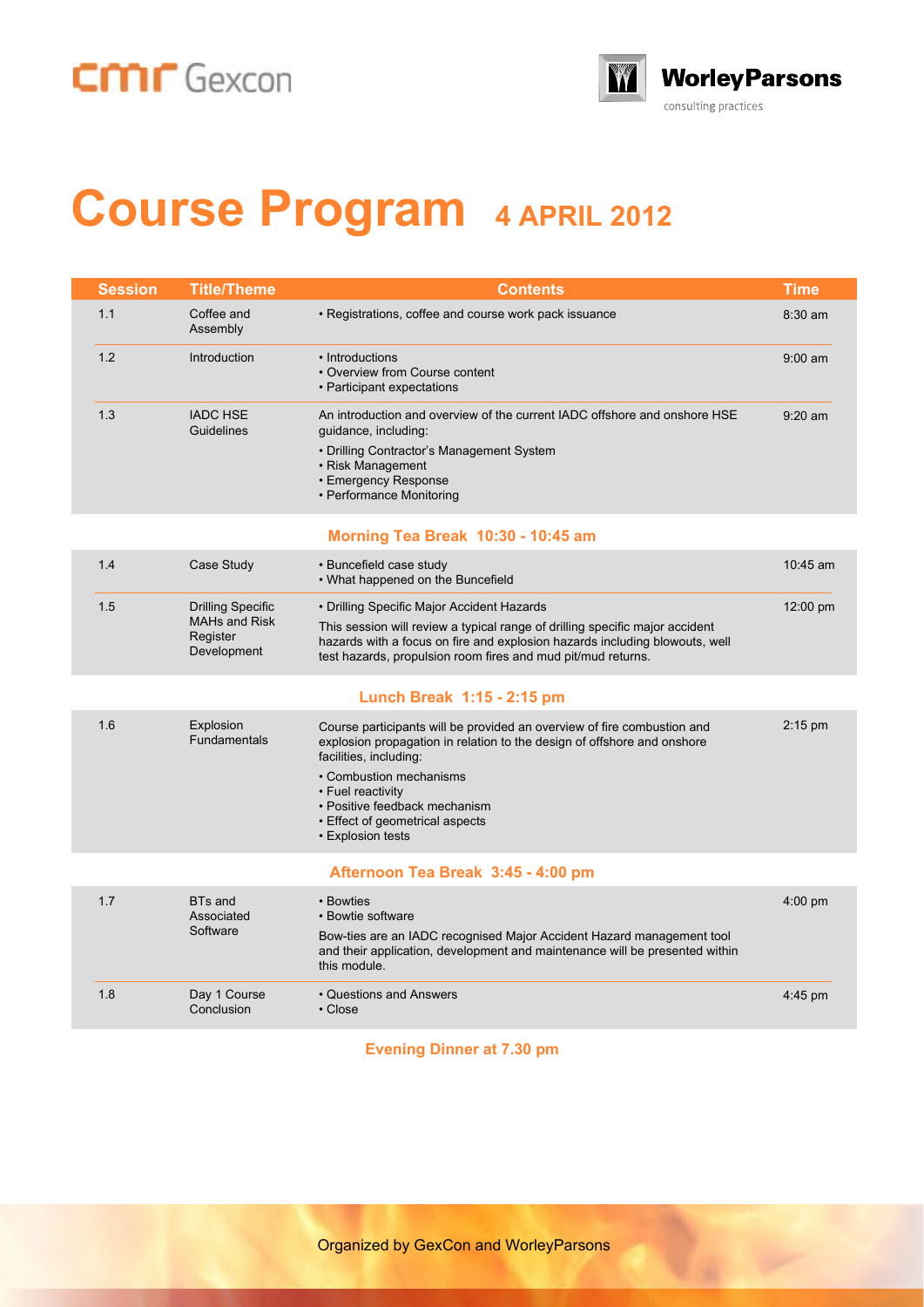### CMIT Gexcon



# **Course Program 5 APRIL 2012**

| <b>Session</b> | <b>Title/Theme</b>                                               | <b>Contents</b>                                                                                                                                                                                                                                                                                                                                                                                                                                                                                                  | <b>Time</b>        |
|----------------|------------------------------------------------------------------|------------------------------------------------------------------------------------------------------------------------------------------------------------------------------------------------------------------------------------------------------------------------------------------------------------------------------------------------------------------------------------------------------------------------------------------------------------------------------------------------------------------|--------------------|
| 2.1            | Coffee and<br>Assembly                                           | • Day 2 registrations and coffee                                                                                                                                                                                                                                                                                                                                                                                                                                                                                 | $8:30$ am          |
| 2.2            | <b>Bowtie Practical</b><br>Sessio                                | • Bow-tie operational integrity review<br>The participants will undertake a practical desktop case study to review the<br>Integrity of a MODU utilising a bow-tie as an integrity screening tool.                                                                                                                                                                                                                                                                                                                | $9:00$ am          |
|                |                                                                  | Morning Tea Break 10:30 - 10:45 am                                                                                                                                                                                                                                                                                                                                                                                                                                                                               |                    |
| 2.3            | <b>SCE</b>                                                       | • Safety Critical Elements (SCEs)<br>A typical range of SCEs will be discussed and the methodologies for the<br>development of their associated performance with respect to the prevention<br>and control of Major Accident Hazards                                                                                                                                                                                                                                                                              | $10:45$ am         |
| 2.4            | Explosion<br>Modelling                                           | The participant will be provided an introduction to the practicalities of<br>explosion modelling in the context of both open and compartmentalised<br>offshore facilities, including:<br>• Explosion modelling<br>• Why simple models do not work<br>• Computational Fluid Dynamics and associated modelling toolkits                                                                                                                                                                                            | 11:30 am           |
| 2.5            | <b>Explosion Modelling</b><br><b>Practical MEM</b><br>Analytical | Implementation of specific examples for the solution of Gas explosion<br>scenarios using analytical methods                                                                                                                                                                                                                                                                                                                                                                                                      | $12:45 \text{ pm}$ |
|                |                                                                  | Lunch Break 1:15 - 2:15 pm                                                                                                                                                                                                                                                                                                                                                                                                                                                                                       |                    |
| 2.6            | Explosion<br>Modelling<br>Practical                              | Using FLACS to solve for a selected dispersion and explosion scenarios.                                                                                                                                                                                                                                                                                                                                                                                                                                          | $2:15 \text{ pm}$  |
|                |                                                                  | Afternoon Tea Break 3:30 - 3:45 pm                                                                                                                                                                                                                                                                                                                                                                                                                                                                               |                    |
| 2.7            | Fire and Blast<br>Mitigation and<br>Control                      | The module will be to provide an overview of the range of measures that are<br>available to mitigate the effects of Fire and Blast. Guidance will be provided<br>on the assessment of design and IADC compliant HSE Case content with<br>respect to facility:<br>• Layout<br>• Use of explosion venting devices<br>• Fire and gas systems<br>• Effect of water spray<br>· Escalation: Loading on equipment and piping<br>• Passive fire protection<br>• Blast walls<br>• Intrinsically safe electrical equipment | $3:45$ pm          |
| 2.8            | <b>Structural Analysis</b>                                       | · Standards and their Requirements<br>• Process Overview<br>• Static Analysis<br>• Single Degree of Freedom Analysis<br>• Advanced Dynamic FEA                                                                                                                                                                                                                                                                                                                                                                   | 4:30 pm            |
| 2.9            | Q&A Session and<br><b>Course Conclusion</b>                      | • Questions and Answers<br>$\cdot$ Close                                                                                                                                                                                                                                                                                                                                                                                                                                                                         | $5:00$ pm          |